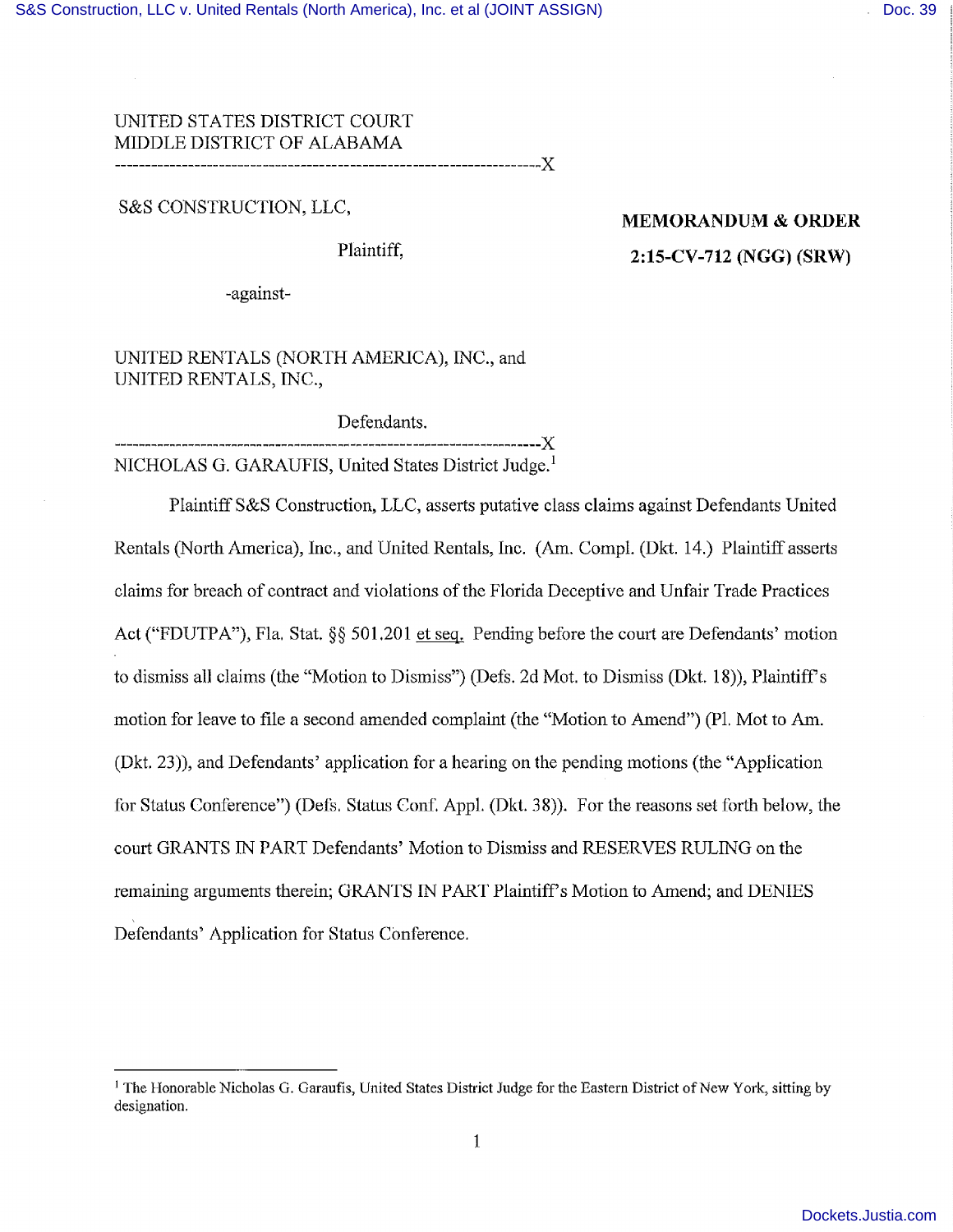### **I. BACKGROUND**

### **A. Plaintiffs Allegations**

Defendants operate "one of the largest equipment rental companies in the United States."<sup>2</sup> (Am. Compl. 11.) Defendants "charge<sup>[]</sup> a rental rate which is established in a uniform, pre-printed contract." (Id.) "[I]n addition to this rate," Defendants' customers may be charged three types of charges (the "Charges"): (1) "Refueling Charges," which apply "[w]hen a customer rents equipment which runs on fuel and does not return the equipment fully fueled"; (2) "Environmental Charges," which, according to Defendants' contracts, are "designed to recover [Defendants'] direct and indirect expenses for handling, managing and disposing of waste products, hazardous materials, and related administrative costs"; and (3) "Pickup Charges and Delivery Charges," which customers pay when Defendants deliver or retrieve rented equipment.  $(\text{Id. } \P \P \text{ 2-5.})$ 

Plaintiff, "an Alabama limited liability company," has "rented from [Defendants'] stores in Alabama, Florida, and Georgia, and [has] paid each of the [Charges] at issue in this case." (Id. ¶ 13.) Plaintiff offers no further allegations regarding its contractual history with Defendants concerning, for example, the number of contracts entered into in each state, the date on which each contract was executed or performed, or the amount Plaintiff paid in rental fees or Charges. Plaintiff did not attach example contract documents to any pleadings.

Plaintiff asserts that the Charges are unlawful because the amounts charged do not reflect Defendants' actual underlying costs. (Id.  $\P$  2-5.) For example, Plaintiff argues that Defendants' Refueling Charge bills customers for "much more than [the actual] cost of fuel." (Id.  $\P$ 2.) Plaintiff does not provide numerical estimates of the alleged overcharge amounts.

<sup>&</sup>lt;sup>2</sup> Plaintiff alleges that "Defendants operate as a single organization with regard to the conduct at issue in this lawsuit." (Am. Compl. ¶ 16.) Defendants contest this allegation. (See Defs. Mem. in Supp. of 2d Mot. to Dismiss (Dkt. 19) at 24-26.)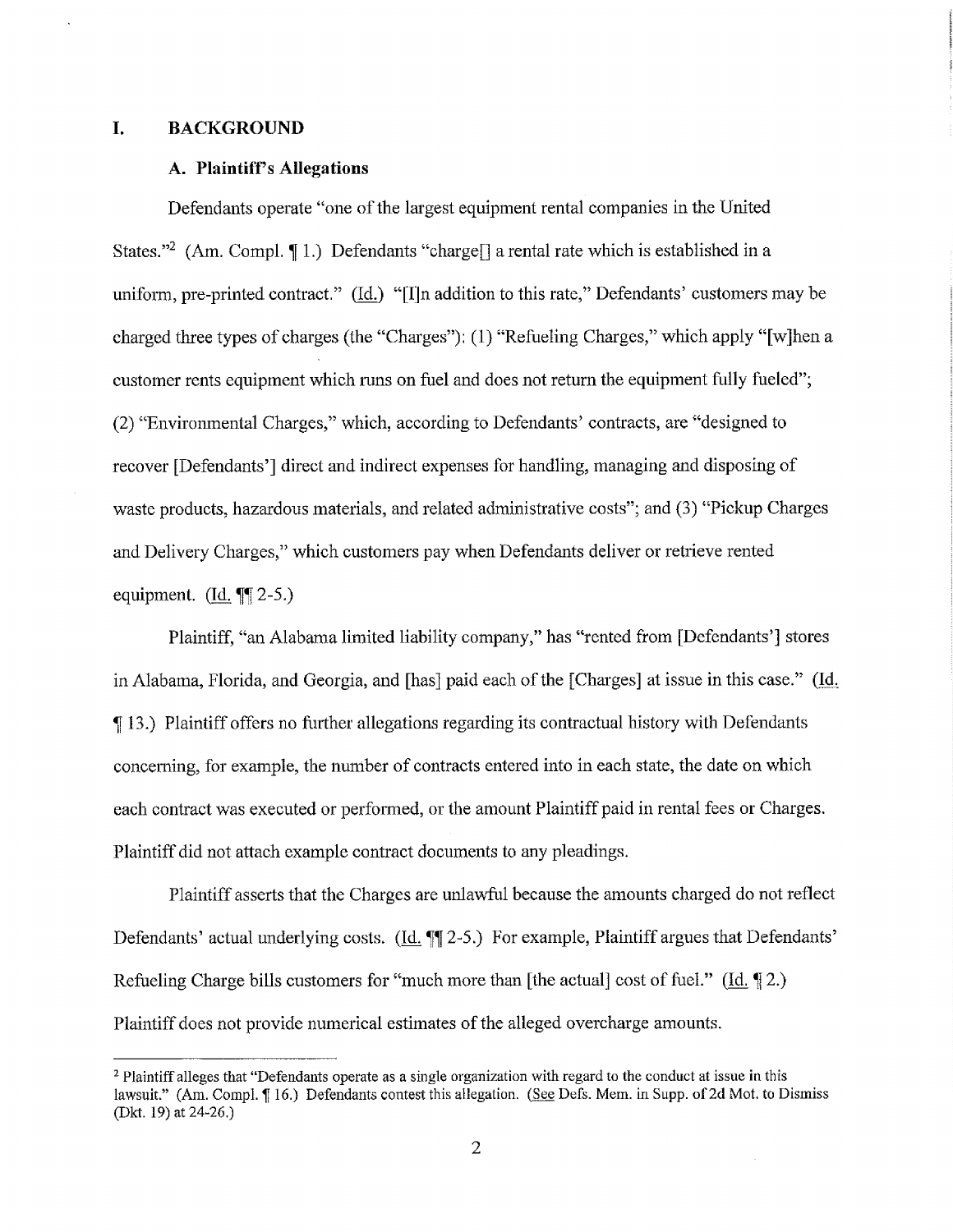### **B. Plaintiff's Putative Class Claims**

Plaintiff *asserts* putative class claims for breach of contract (the "Contract Class") and violations of FDUTPA (the "FDUTPA Subclass"). The Contract Class would include all persons "who rented equipment from United stores located in Alabama, Georgia, or Florida" using "the standard pre-printed, written contract," and who paid at least one of the Charges "during the applicable statute of limitations."3 *(I4* ¶ 19.) Plaintiff asserts that Defendants "breached the written contracts at issue" by charging "excessive and unlawful" amounts. *(Id.* 149.)

The FDUTPA Subclass would include all persons "who rented equipment from United stores located in Florida," and who paid at least one of the Charges "during the applicable statute of limitations."<sup>4</sup> (Id.  $\sqrt{20}$ .) Plaintiff asserts that members of the putative FDUTPA Subclass "have been harmed by [Defendants'] unconscionable, deceptive, and unfair acts and practices" because, although Defendants characterize the Charges as "legitimate" fees that are "designed to recover the costs" Defendants incur for particular purposes, "none of these fees bear any relation to any increased costs nor any actual costs incurred by [Defendants.]" (Id. 154.)

Plaintiff defines several exclusions from the proposed class and subclass, including "all claims arising out of a contract that contains a class action waiver or an arbitration clause" and "all claims arising out of a contract that disclosed the precise amount of the Environmental Charge or Refueling Charge on the front of the contract." *(Id.* ¶[21-22.)

### **C. Procedural History**

Plaintiff initiated this action on September *25,* 2015. (Compi. (Dkt. 1).) Defendants moved to dismiss the complaint on November 10, 2015, asserting arguments as to standing,

<sup>&</sup>lt;sup>3</sup> The Amended Complaint is inconsistent in defining this claim. The Contract Class definition mentions only the Environmental and Refueling Charges. (Am. Compl. 19.) In Plaintiff's articulation of the breach of contract claim, however, Plaintiff purports to assert claims based on all three of the Charges. (See id. 149.)

<sup>&</sup>lt;sup>4</sup> Unlike the Contract Class, the FDUTPA Subclass definition does not appear to be explicitly limited to customers who rented equipment using a uniform, pre-printed contract.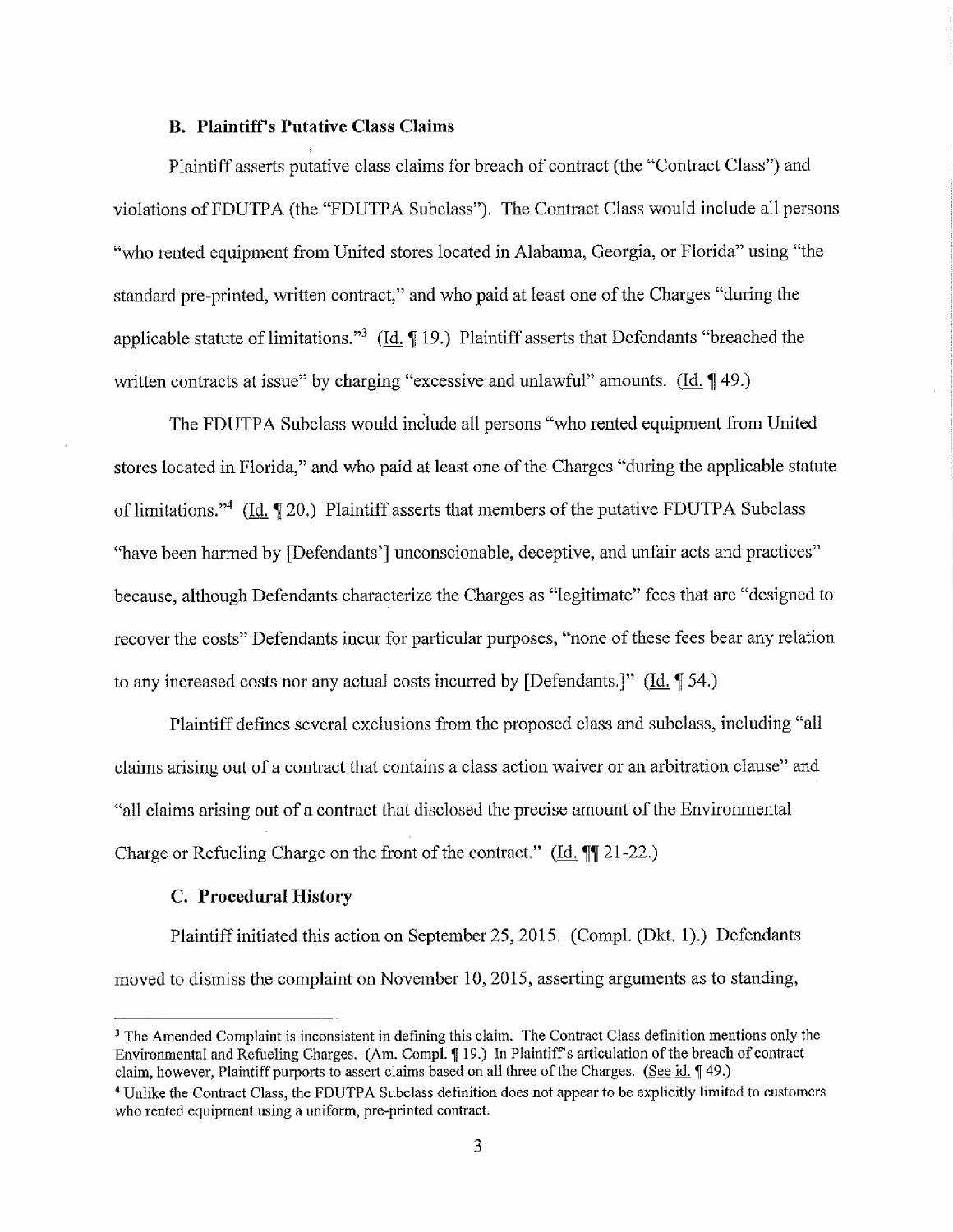personal jurisdiction, venue, and the sufficiency of Plaintiff's allegations. (Defs. 1st Mot. to Dismiss (Dkt. 12); Defs. Mem. in Supp. of 1st Mot. to Dismiss (Dkt. 12-1).) On November 23, 2015, District Judge Myron H. Thompson<sup>5</sup> issued an order finding that Plaintiff had failed to establish diversity jurisdiction under 28 U.S.C. § 1332(d). (Nov. 23, 2015, Order (Dkt. 13).) Judge Thompson ordered that the case be dismissed without prejudice unless Plaintiff filed an appropriately amended complaint within seven days. (Id.)

Plaintiff filed the Amended Complaint on November 30, 2015. (Am. Compi.) On December 17, 2015, Defendants filed the instant Motion to Dismiss, asserting substantially similar arguments as in their prior motion. (Compare Defs. Mem. in Supp. of 2d Mot. to Dismiss ("Defs. Mem.") (Dkt. 19) with Defs. Mem. in Supp. of 1st Mot. to Dismiss.)

On April 13, 2016, Plaintiff filed the instant Motion to Amend. (P1. Mot. to Am.) "The [Proposed] Second Amended Complaint is identical to the First Amended Complaint except that the Second Amended Complaint adds a single additional class representative," Wells Land Development, Inc. (Id.; see also Proposed 2d Am. Compl. (Dkt. 23-1).)

## **II. DISCUSSION**

Defendants assert that Plaintiff lacks standing to assert all but one of the claims enumerated in the Amended Complaint because Plaintiff did not enter into any actionable contracts in Florida or Georgia. The court finds that this argument constitutes a factual, rather than a facial, challenge to subject matter jurisdiction. The court may therefore consider extrinsic evidence. Plaintiff has failed to counter Defendants' proffered evidence of the parties' contractual history, and so the court dismisses for lack of standing all claims premised on contracts entered into in Florida or Georgia.

<sup>&</sup>lt;sup>5</sup> This case was reassigned to the undersigned on July 21, 2016. (Not. of Reassignment (Dkt. 29).)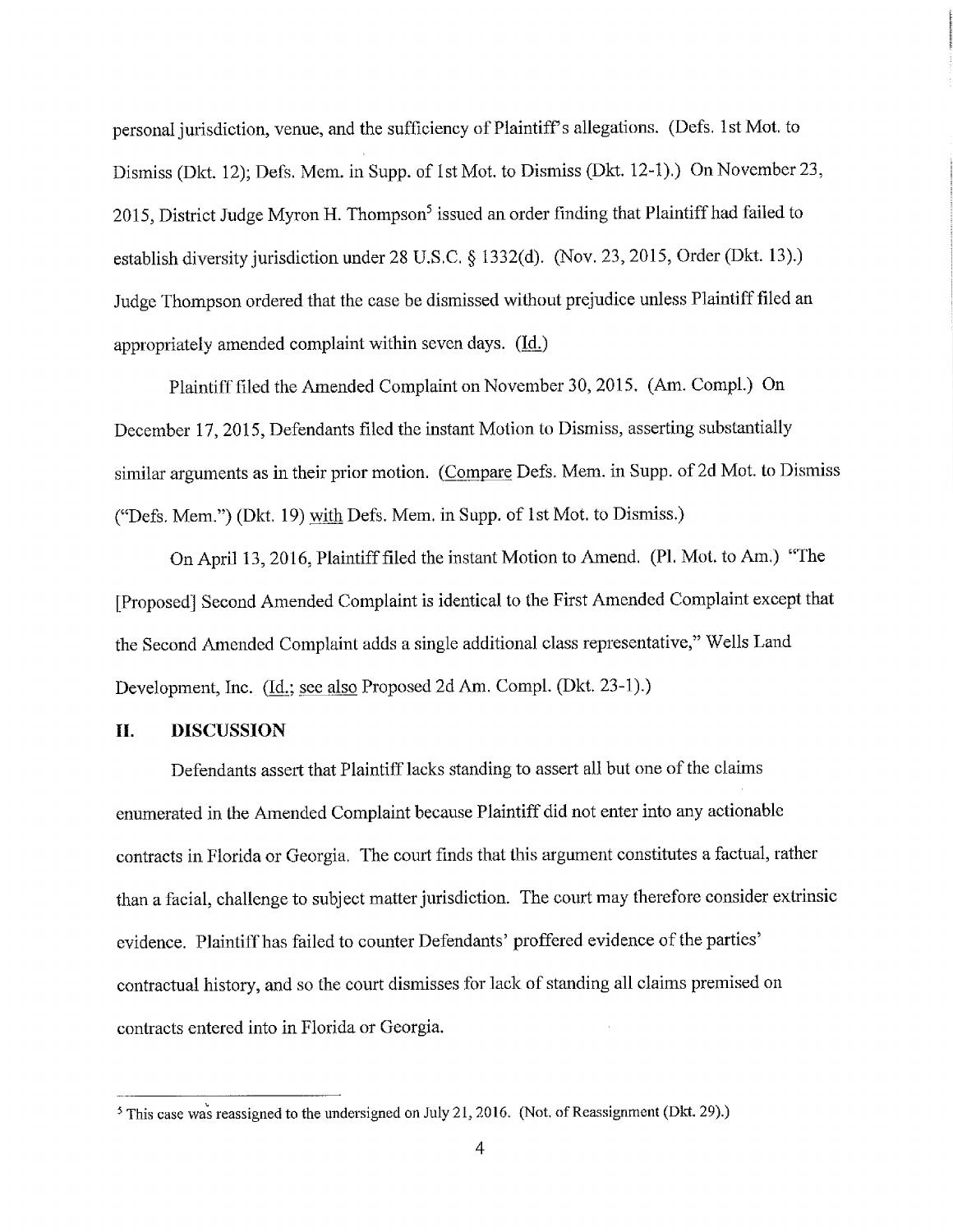At this time, the court defers ruling on Defendants' arguments as to the validity of Plaintiff's sole remaining claim.<sup>6</sup> Rather, the court grants in part Plaintiff's Motion to Amend, thereby affording Plaintiff an opportunity to cure the jurisdictional defects identified in this opinion, and also to address, if desired, the other issues raised in Defendants' Motion to Dismiss.

## **A. Defendants' Motion to Dismiss**

1. Legal Standards

### *a. Article III Standing*

"The Constitution limits the jurisdiction of the federal courts to actual cases or controversies." Florence Endocrine Clinic, PLLC v. Arriva Med., LLC, *858* F,3d 1362, *1366* (11th Cir. 2017) (citing U.S. Const. Art. III, § 2). "[T]he irreducible constitutional minimum of standing consists of three elements." Id. (quoting Spokeo, Inc. v, Robins, 136 S. Ct. 1540, 1547 (2016)). "The plaintiff must have (1) suffered an injury in fact, (2) that is fairly traceable to the challenged conduct of the defendant, and (3) that is likely to be redressed by a favorable judicial decision." Id. (quoting Spokeo, 136 S. Ct. at 1547).

## *b. Dismissal for Lack of Jurisdiction*

Federal Rule of Civil Procedure 12(b)(1) authorizes defendants to move for dismissal of a claim based on "lack of subject matter jurisdiction." Fed. R. Civ. P. 12(b)(1). "[T]he burden of establishing jurisdiction" falls on "the party bringing the claim." United States ex rel. Saldivar v. Fresenius Med. Care Holdings, Inc., 841 F.3d 927, 932 (11th Cir. 2016) (citing Sweet Pea Marine, Ltd. v. APJ Marine, Inc., 411 F.3d 1242, 1247 (11th Cir. *2005)).*

> Rule 12(b)(1) motions to dismiss for lack of subject matter jurisdiction can be asserted on either facial or factual grounds. Facial challenges to subject matter jurisdiction are based solely on

<sup>&</sup>lt;sup>6</sup> Because Plaintiff's sole remaining claim arises out of contracts entered into in Alabama, the court need not address Defendants' arguments as to the proper venue for claims arising out of contracts entered into in other states. (See Defs. Mem. at 23-24.)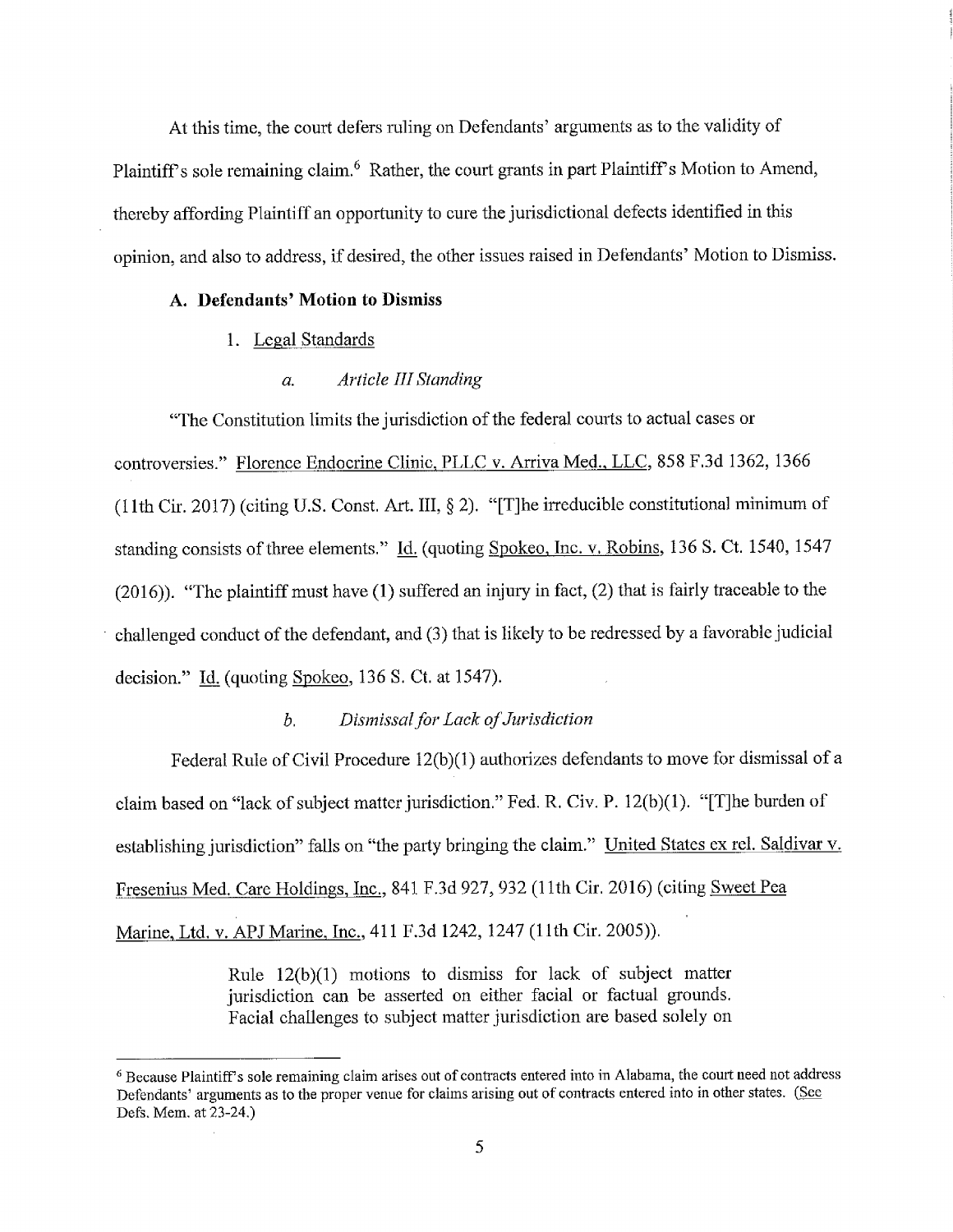the allegations in the complaint. . . . However, where a defendant raises a factual attack on subject matter jurisdiction, the district court may consider extrinsic evidence such as deposition testimony and affidavits.

Carmichael v. Kellogg, Brown & Root Servs., Inc., *572* F.3d 1271, 1279 (11th Cir. 2009) (citing Morrison v. Amway Corp., 323 F.3d 920, 925 *n.5* (11th Cir. 2003)); see also Houston v. Marod Supermarkets, Inc., 733 F.3d 1323, *1335-36* (11th Cir. 2013). When assessing a factual challenge—that is, when the challenge relies on actual "jurisdictional evidence" rather than the allegations in the complaint—the court is "free to weigh the facts and [is] not constrained to view them in the light most favorable to [the plaintiff]." Carmichael, 572 F.3d at 1279.

"A dismissal for lack of subject matter jurisdiction is not a judgment on the merits and is entered without prejudice." Stalley ex rel. United States v. Orlando Reg'l Healthcare Sys., Inc., 524 F.3d 1229, 1232 (11th Cir. 2008) (citing Crotwell v. Hockman-Lewis Ltd., 734 F.2d 767, 769 (11th Cir. 1984)).

## 2. Analysis

Plaintiff assert putative class claims based on rental agreements with the following features: (1) the contract was entered into in Alabama, Florida, or Georgia during the applicable statute of limitations; (2) the contract did not contain "a class action waiver or an arbitration clause"; (3) the contractual parties used a version of Defendants' contract that did not "disclose the precise amount of the Environmental Charge or the Refueling Charge on the front of the contract"; and (4) the customer ultimately payed at least one of the Charges. (Am. Compl.  $\P$  19-22.

Nowhere does Plaintiff specifically allege the existence of any contract that satisfies those criteria. Defendants aver that, based on "a diligent search of available United Rentals records at the time of filing," Plaintiff's only eligible contracts were entered into in Alabama.

6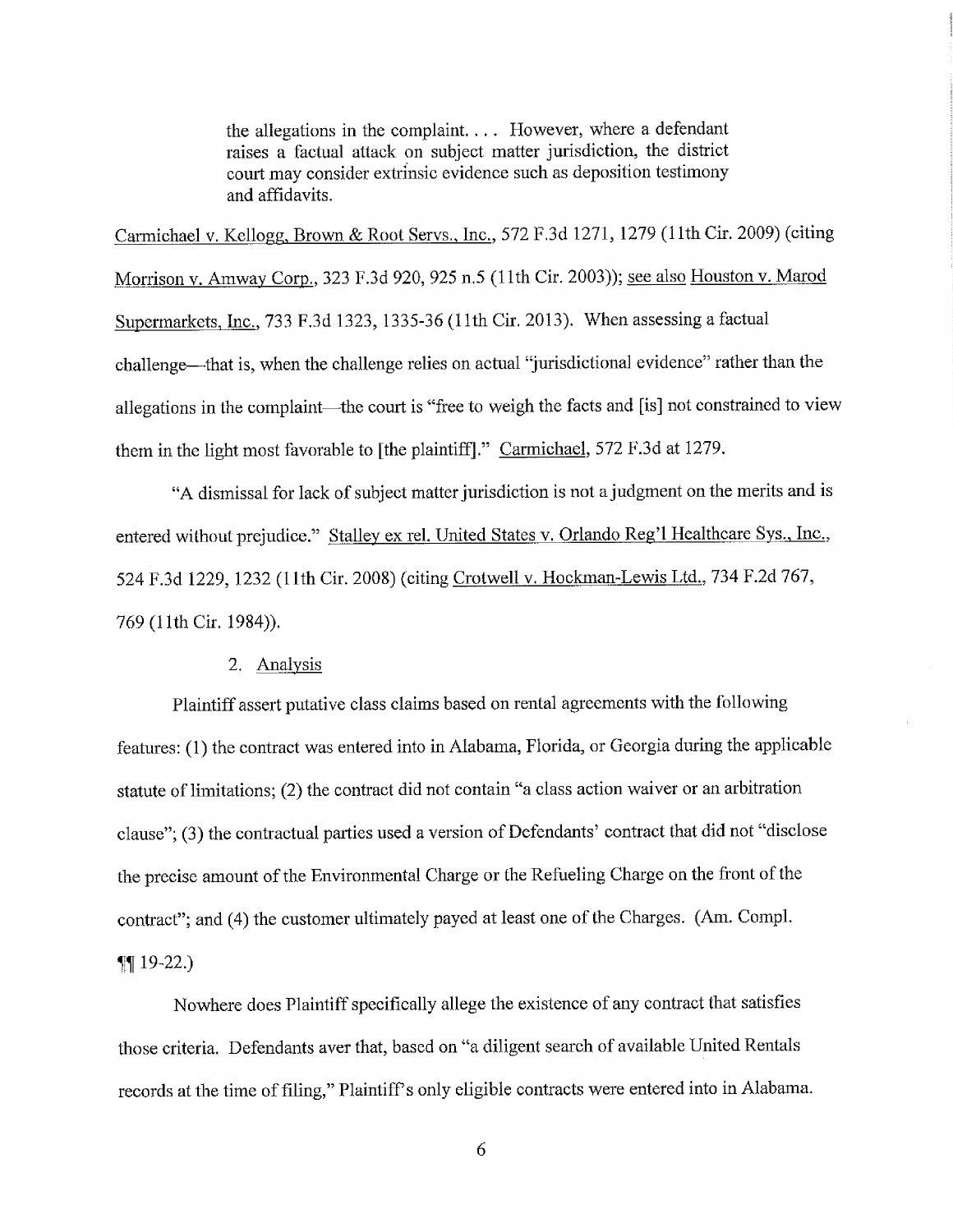(Defs. Mem. at 8-10; see also Summary of Pl.'s Rental Agreements with United Rentals (Dkt. 12-2) (summarizing the key features of Plaintiff's rental agreements during the relevant time period, as documented in additional exhibits).) Defendants specifically assert that "Plaintiff did not enter into any agreements for equipment rental with United Rentals locations in Georgia" during the relevant period, and that, while Plaintiff did rent equipment in Florida, the Florida contracts all either contained a class action waiver or did not include payment of any Charge at issue in the lawsuit. (Defs. Mem. at 8-9.) "With regard to United Rentals locations in Alabama," however, "Plaintiff entered into four agreements that contained the disputed [C] harges, none of which contain a class action waiver."  $(\underline{Id}, \underline{at} 9.)$ 

Based on that evidence, Defendants argue that Plaintiff lacks standing to assert putative class claims for breach of contract under Florida or Georgia law, or for violations of Florida's Deceptive and Unfair Trade Practices Act. (Id. ("Plaintiff entered into a different agreement than the majority of its alleged classes, has not suffered the same alleged injuries those purported classes allege to have suffered, and thus lacks standing to represent those classes.").) The court construes this as a factual attack on subject matter jurisdiction, and so the court may properly consider Defendants' extrinsic evidence. Carmichael, *572* F.3d at 1279.

Plaintiff "disputes [Defendants'] factual assertion" regarding standing. (P1. Opp'n to Defs, 2d Mot. to Dismiss ("P1. Opp'n") (Dkt. 20) at 13.) Plaintiff does not elaborate on that stance, however, either as to the comprehensiveness or the validity of Defendants' proffered evidence. Absent competing evidence—or even competing allegations in the Amended Complaint—the court declines to accord any weight to Plaintiff's conclusory objection.

Plaintiff also argues that, as a matter of law, the question of "whether putative class representatives are members of each of the classes they seek to represent is a question of their

7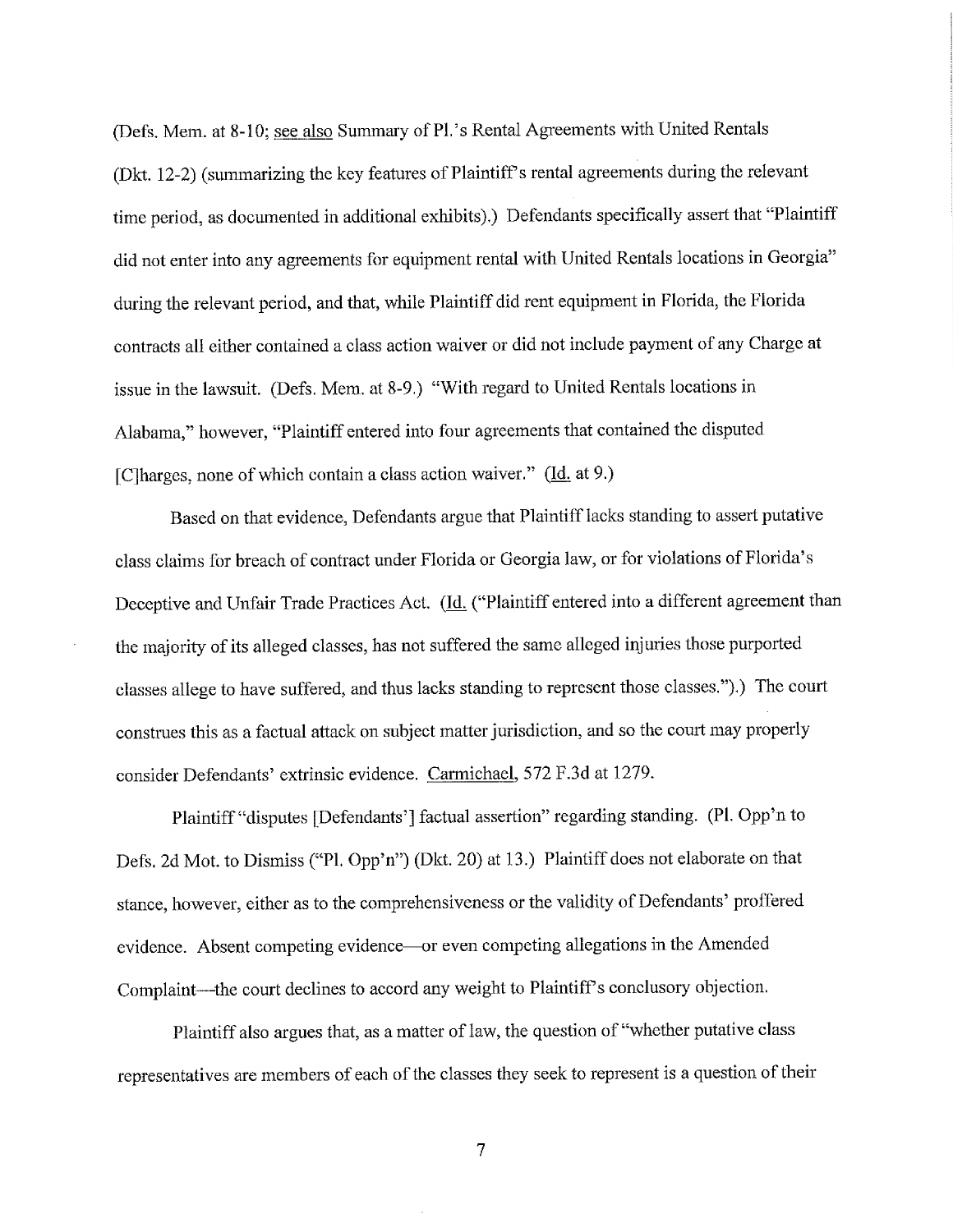adequacy as a class representative, not their standing to pursue the claims." ( $\underline{Id}$ , (citation omitted).) Plaintiff contends that "whether class representatives are adequate representatives of the class is a factual question to be resolved at [the] class certification" stage, particularly in light of Defendants' "reliance on documents beyond the scope of the [pleadings]." (Id. at 14 (citations omitted).)

Plaintiff is correct that the adequacy of a putative class representative is a component of the required analysis when adjudicating a motion for class certification. See Fed. R. Civ. P. 23(a)(4). However, a court may not adjudicate a class certification motion if the court lacks subject matter jurisdiction over the claims asserted therein. See Wooden v. Bd. of Regents of Univ. Sys. of Georgia, 247 F.3d 1262, 1287 (11th Cir. 2001) ("[A]s a prerequisite to certification, it must be established that the proposed class representatives have standing to pursue the claims as to which classwide relief is sought." (emphasis added)). Indeed, a court is required to dismiss an action sua sponte if, at any time, the court discerns a jurisdictional defect. Fed. R. Civ. P. 12(h)(3). No class has yet been certified in this action. At this stage, the court must dismiss for lack of jurisdiction any claim that Plaintiff itself does not have standing to litigate.

The court finds that Plaintiff lacks standing to assert any claims that do not arise out of contracts entered into in Alabama. Defendants have searched their records and offered evidence that Plaintiff never paid any of the disputed Charges in Florida or Georgia during the relevant time period, except in connection with excluded contracts that contained class action waivers. Plaintiff has not meaningfully contested that evidence. Absent any qualifying Charge payment in Florida or Georgia, Plaintiff has not suffered a redressable injury in fact for purposes of his putative class claims under the common-law contract doctrines or consumer protection statutes in

8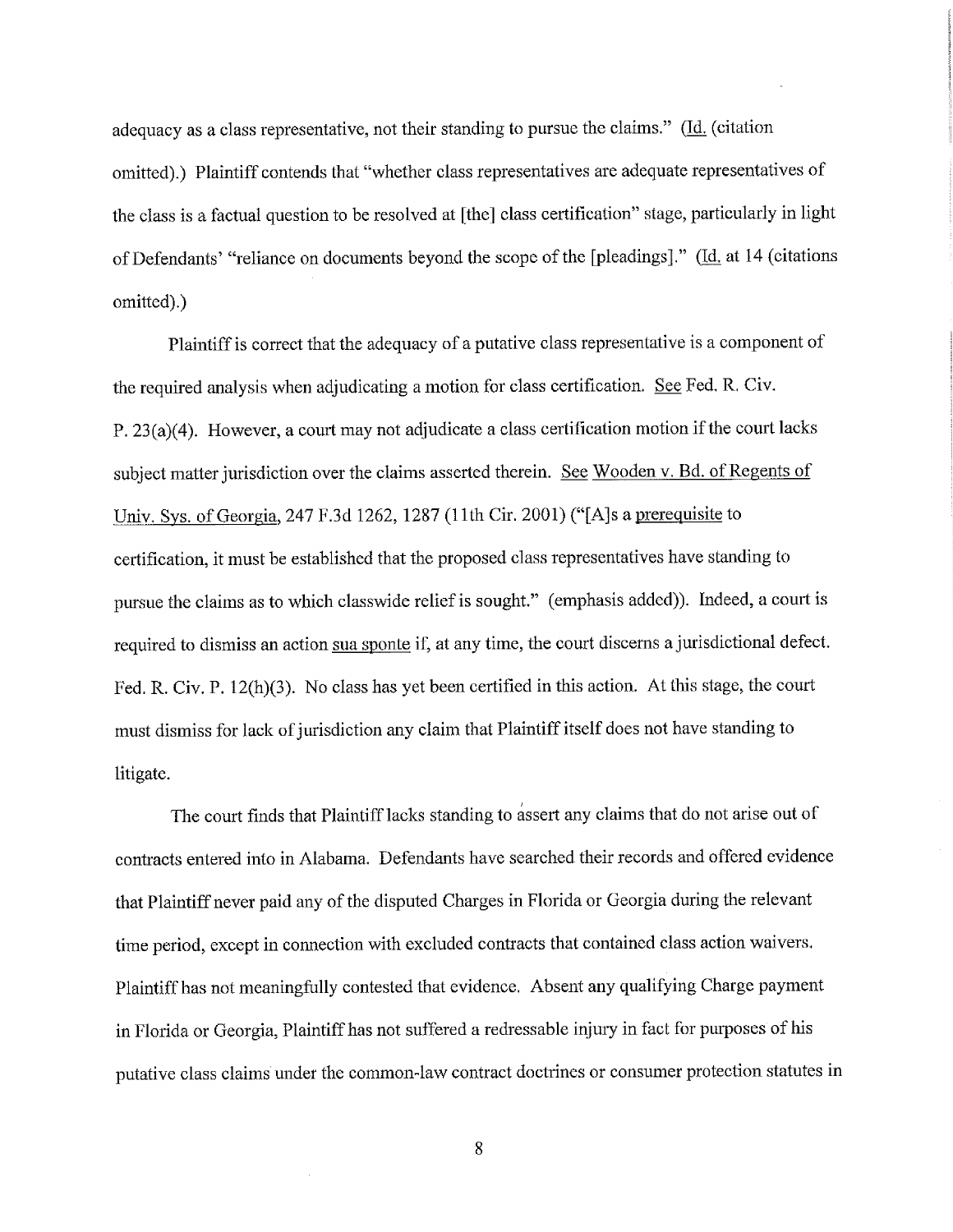Florida and Georgia.<sup>7</sup> See Spokeo ("To establish injury in fact, a plaintiff must show that he or she suffered 'an invasion of a legally protected interest' that is. . . 'actual or imminent, not conjectural or hypothetical."' (quoting Lujan v, Defenders of Wildlife, *504* U. S. *555, 560* (1992)). Therefore, the courts grants Defendants' Motion to Dismiss in part and dismisses, without prejudice, all claims except those arising out of contracts entered into in Alabama.

## **B. Plaintiff's Motion to Amend**

Plaintiff seeks leave to file a second amended complaint that adds an additional plaintiff. (P1. Mot. to Am.; Proposed 2d Am. Compl.) Defendants oppose the Motion to Amend on grounds of futility and unjustified delay. (Defs. Opp'n to Mot. to Am. (Dkt. 27).) The court is cognizant of Rule 15's directive that leave to amend should be "freely give[n] . . . when justice so requires." Fed. R. Civ. P. 15(a)(2).

The majority of Plaintiff's claims have been dismissed without prejudice. In addition, by adding or modifying allegations regarding the location of, provisions in, and parties to specific contracts, Plaintiff may be able to address-or may capitulate to--certain among Defendants' arguments in favor of dismissal. The court therefore grants Plaintiff's Motion to Amend in part. Plaintiff will have an opportunity to file a second amended complaint, which need not be identical to the proposed second amended complaint that Plaintiff attached to the Motion to Amend.

### **III. CONCLUSION**

For the reasons stated above, the court GRANTS IN PART and RESERVES RULING IN PART on Defendants' Motion to Dismiss (Dkt. 28); GRANTS IN PART Plaintiff's Motion to

<sup>&</sup>lt;sup>7</sup> It is conceivable that Plaintiff could assert individual claims under Florida law. Defendants represent that Plaintiff entered into four rental agreements in Florida that involved payment of at least one Charge, but which also included class action waivers. (Defs. Mem. at 8-9.) Plaintiff appears to have foregone any claims based on contracts that contain class action waivers, however. (Am. Compl. 148 ("Plaintiff's claims are based only upon such contracts which do not contain a class waiver or arbitration clause.").)